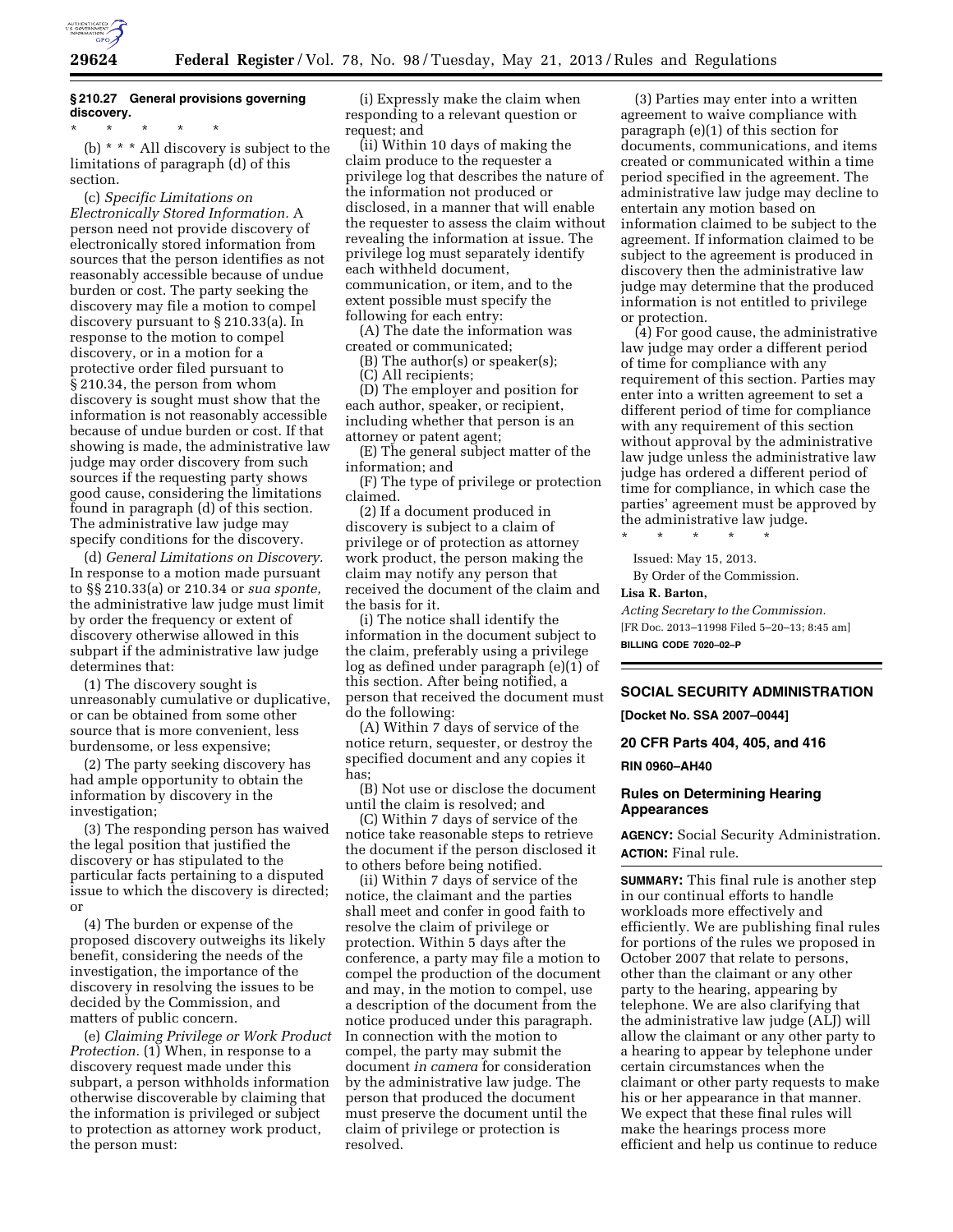the hearings backlog. In addition, we made some minor editorial changes to our regulations that do not have any effect on the rights of claimants or any other parties.

**DATES:** This rule is effective June 20, 2013.

# **FOR FURTHER INFORMATION CONTACT:**

Brent Hillman, Social Security Administration, 5107 Leesburg Pike, Falls Church, VA 22041–3260, (703) 605–8280 for information about this notice. For information on eligibility or filing for benefits, call our national tollfree number, 1–800–772–1213 or TTY 1–800–325–0778, or visit our Internet site, Social Security Online, at *[http://](http://www.socialsecurity.gov) [www.socialsecurity.gov.](http://www.socialsecurity.gov)* 

## **SUPPLEMENTARY INFORMATION:**

## **Background**

As part of our ongoing commitment to improve the way we process claims for benefits under the old age, survivors, and disability insurance programs under title II of the Social Security Act (Act) and the supplemental security income (SSI) program under title XVI of the Act, we are revising some of the procedures we follow at the ALJ hearing level. To address recent court cases, we are making final the rules that allow the ALJ to determine that a person other than the claimant or any other party to the hearing may appear at the hearing by telephone. In a recent Federal case, a District Court Judge held that we could not take a medical expert's testimony by telephone without prior notice to the claimant, and over the claimant's objections, unless we amended our regulations to allow witnesses to appear by telephone. *Edwards* v. *Astrue,* No. 3:10cv1017, 2011 WL 3490024 (D. Conn. Aug. 10, 2011). Other courts have made similar rulings. These final rules address concerns raised in *Edwards* and other cases.

We proposed these changes in a notice of proposed rulemaking (NPRM) we published in the **Federal Register** on October 29, 2007 (72 FR 61218). The preamble to the NPRM discussed the changes from the current rules and our reasons for proposing those changes.1 We also have made changes to these final rules to make them consistent with final rules we published in the **Federal Register** on December 18, 2008 (73 FR

76940) 2 and July 8, 2010 (75 FR 39154).3

## **Appearing at the ALJ Hearing by Telephone**

Our final rules provide that the ALJ will determine how any person other than the claimant or any other party to the hearing will appear at the hearing, whether in person, by video teleconferencing, or by telephone. If the ALJ determines that any person will appear at the hearing by telephone, the ALJ will notify the claimant and any other party to the hearing in advance of the hearing. If the claimant or any other party to the hearing objects to any other person appearing by video teleconferencing or by telephone, the ALJ will decide how that person will appear. Our final rules also clarify that the claimant or any other party to the hearing may request to appear at the hearing by telephone. The ALJ will allow the claimant or other party to appear by telephone if the ALJ determines that extraordinary circumstances exist which prevent the claimant or other party from appearing in person or by video teleconferencing.

#### **Other Provisions From the NPRM**

At this time, we are not proceeding with the other proposed rules in the October 2007 NPRM.

#### **Public Comments on the NPRM**

On October 29, 2007, we published an NPRM in the **Federal Register** at 72 FR 61218 and provided a 60-day comment period, which ended on December 28, 2007. We received 111 public comments on telephone testimony. Nine of the comments related to testimony provided by telephone by someone other than the claimant or any other party to the hearing.

*Comment:* Several commenters suggested that telephone appearances by witnesses would impede the claimant's ability to adequately examine, observe and be observed by, or question experts and other witnesses. Regarding expert witnesses, one commenter believed that an expert testifying via telephone would need to provide the underlying documentation for his or her testimony at the hearing, and suggested that, if requested, the expert witnesses could be obligated to fax such documentation to the claimant or representative. Other commenters expressed concern that it would be difficult for claimants or

representatives to verify the qualifications or investigate disciplinary problems relating to expert witnesses testifying via telephone. Another commenter said that an appearance of bias is introduced when experts from one area of the country testify via telephone in cases located in another area of the country. With respect to lay witnesses, one commenter believed the proposed rule needed additional clarity to convey that ALJs could not use it to prevent the claimant from calling other witnesses to testify on his or her behalf.

*Response:* We disagree with the concerns raised in this comment. Under these final rules, the claimant can object to a witness appearing by telephone, and the ALJ has discretion to determine that the appearance of any witness be conducted in person. Thus, to the extent that circumstances could arise in which it would be advisable to schedule an inperson appearance by a witness even though a telephonic appearance would be possible, the ALJ may schedule such an appearance.

All claimants or representatives are entitled to conduct questioning and cross-examination as needed to inquire fully into the matters at issue. If witnesses appear by telephone, we will continue to provide the claimant and any other party to the hearing the same right to question and cross-examine witnesses, as well as access to the hearing record.

In addition, the final rules do not change the standard procedures we use when medical experts (MEs) and vocational experts (VEs) testify. Before MEs and VEs testify as impartial witnesses at the hearing, ALJs must ''qualify'' them by eliciting information including, but not limited to, impartiality, expertise, and professional qualifications. Furthermore, MEs and VEs will continue to submit their professional qualifications into the written record. The claimant and any other party to the hearing will have the same access to this information if the ME or VE is appearing in person, by video teleconferencing, or by telephone. ME and VE testimony is based on the evidence entered into the record and not on any examination or personal evaluation of the claimant. Thus, a claimant or representative will have a complete opportunity to confront and examine an expert witness on qualifications or adverse testimony regarding the matters that are important with respect to expert testimony—i.e., the expertise of the witness and the accuracy of his or her testimony. In addition, the claimant and any other party to the hearing retain the right to

<sup>1</sup>The NPRM is available at: *[http://www.gpo.gov/](http://www.gpo.gov/fdsys/pkg/FR2007-1029/pdf/E7-20690.pdf) [fdsys/pkg/FR2007-1029/pdf/E7-20690.pdf.](http://www.gpo.gov/fdsys/pkg/FR2007-1029/pdf/E7-20690.pdf)* 

<sup>2</sup>The final rules are available at: *[http://](http://www.gpo.gov/fdsys/pkg/FR-2008-12-18/pdf/E8-30056.pdf)  [www.gpo.gov/fdsys/pkg/FR-2008-12-18/pdf/E8-](http://www.gpo.gov/fdsys/pkg/FR-2008-12-18/pdf/E8-30056.pdf)  [30056.pdf.](http://www.gpo.gov/fdsys/pkg/FR-2008-12-18/pdf/E8-30056.pdf)* 

<sup>3</sup>The final rules are available at: *[http://](http://www.gpo.gov/fdsys/pkg/FR-2010-07-08/pdf/2010-16549.pdf)  [www.gpo.gov/fdsys/pkg/FR-2010-07-08/pdf/2010-](http://www.gpo.gov/fdsys/pkg/FR-2010-07-08/pdf/2010-16549.pdf)  [16549.pdf.](http://www.gpo.gov/fdsys/pkg/FR-2010-07-08/pdf/2010-16549.pdf)*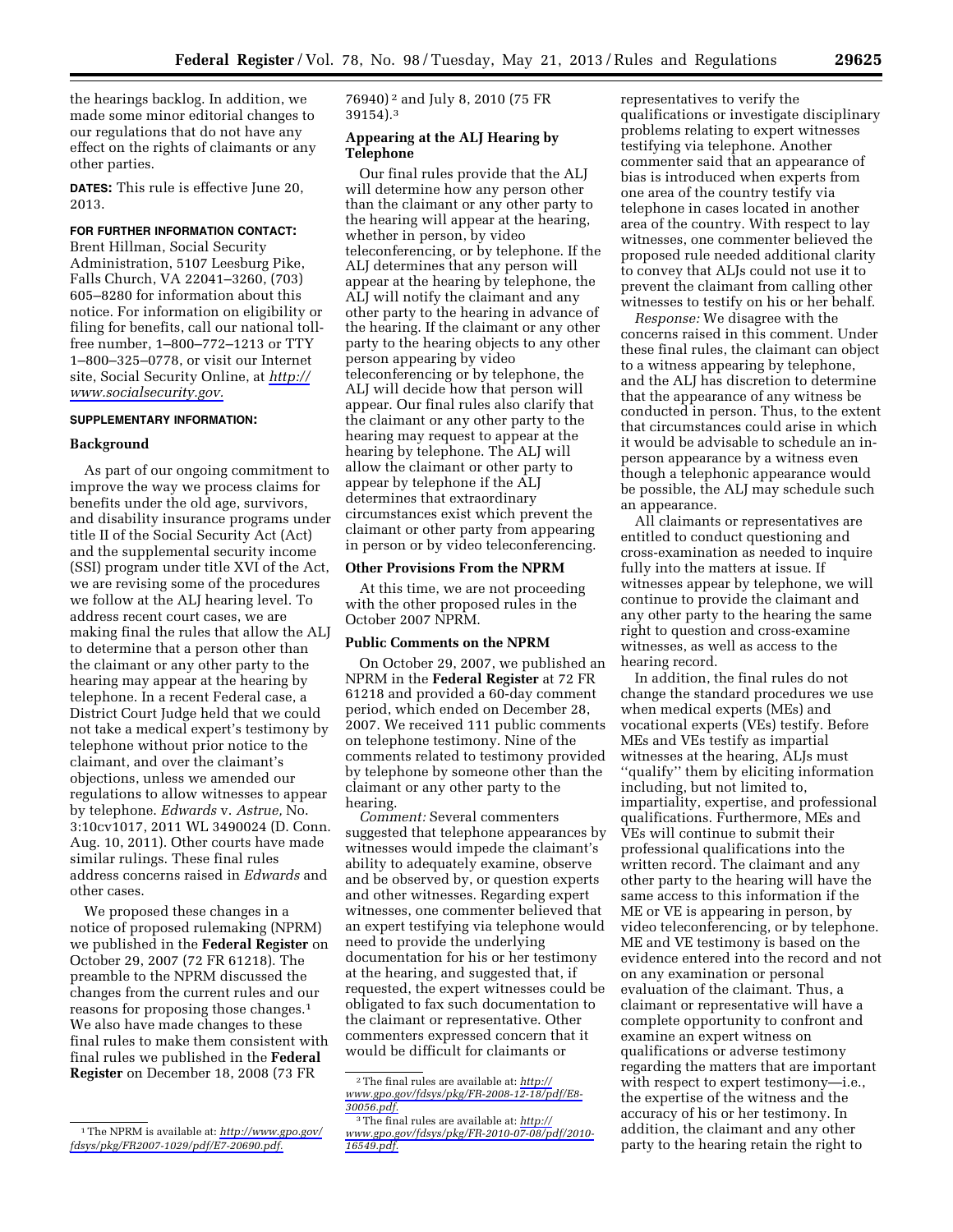object to a witness based on bias or qualifications.

# **Regulatory Procedures**

*Executive Order 12866 as Supplemented by Executive Order 13563* 

We consulted with the Office of Management and Budget (OMB) and determined that these final rules meet the requirements for a significant regulatory action under Executive Order 12866 as supplemented by Executive Order 13563. Thus, OMB reviewed these final rules.

## *Regulatory Flexibility Act*

We certify that these final rules will not have a significant economic impact on a substantial number of small entities because they only affect individuals.

Accordingly, a regulatory flexibility analysis as provided in the Regulatory Flexibility Act, as amended, is not required.

# *Paperwork Reduction Act*

These final rules contain public reporting requirements in the regulation sections listed below, which we did not previously clear through an existing Information Collection Request.

| Regulation section                                                                 | Description of public reporting<br>requirement                                                                                                                                                                      | Number of<br>respondents<br>(annually) | Frequency of<br>response | Average<br>burden per<br>response<br>(minutes) | Estimated<br>annual<br>burden<br>(hours) |
|------------------------------------------------------------------------------------|---------------------------------------------------------------------------------------------------------------------------------------------------------------------------------------------------------------------|----------------------------------------|--------------------------|------------------------------------------------|------------------------------------------|
| $404.936(c)(1)$ ; $404.938(b)$ ;<br>405.315(c)(1); 416.1436(c)(1);<br>416.1438(b). | You or any other party may request to<br>appear at the hearing by telephone;<br>ALJ will allow telephone hearing when<br>extraordinary circumstances prevent<br>appearance in person or by video<br>teleconference. | 1.000                                  |                          | 30                                             | 500                                      |

SSA submitted an Information Collection Request for clearance to OMB. We are soliciting comments on the burden estimate; the need for the information; its practical utility; ways to enhance its quality, utility, and clarity; and ways to minimize the burden on respondents, including the use of automated techniques or other forms of information technology. If you would like to submit comments, please send them to the following locations:

- Office of Management and Budget, Attn: Desk Officer for SSA, Fax Number: 202–395–6974, Email address: *OIRA*\_*[Submission@omb.eop.gov.](mailto:OIRA_Submission@omb.eop.gov)*
- Social Security Administration, Attn: Reports Clearance Officer, 1333 Annex, 6401 Security Blvd., Baltimore, MD 21235–0001, Fax Number: 410–965–6400, Email: *[OR.Reports.Clearance@ssa.gov.](mailto:OR.Reports.Clearance@ssa.gov)*

You can submit comments until June 20, 2013, which is 30 days after the publication of this notice. To receive a copy of the OMB clearance package, contact the SSA Reports Clearance Officer using any of the above contact methods. We prefer to receive comments by email or fax.

(Catalog of Federal Domestic Assistance Program Nos. 96.001, Social Security— Disability Insurance; 96.002, Social Security—Retirement Insurance; 96.004, Social Security—Survivors Insurance; and 96.006, Supplemental Security Income)

# **List of Subjects**

#### *20 CFR Part 404*

Administrative practice and procedure; Blind; Disability benefits; Old-Age, Survivors, and Disability insurance; Reporting and recordkeeping requirements; Social Security.

# *20 CFR Part 405*

Administrative practice and procedure; Blind, Disability benefits; Old-Age, Survivors, and Disability Insurance; Public assistance programs; Reporting and recordkeeping requirements; Social Security; Supplemental Security Income (SSI).

#### *20 CFR Part 416*

Administrative practice and procedure; Aged, Blind, Disability benefits, Public Assistance programs; Reporting and recordkeeping requirements; Supplemental Security Income (SSI).

Dated: May 9, 2013.

#### **Carolyn W. Colvin,**

*Acting Commissioner of Social Security.* 

For the reasons set out in the preamble, we are amending 20 CFR chapter III parts 404, 405, and part 416 as set forth below:

# **PART 404—FEDERAL OLD-AGE, SURVIVORS AND DISABILITY INSURANCE (1950–)**

## **Subpart J—[Amended]**

■ 1. The authority citation for subpart J of part 404 continues to read as follows

**Authority:** Secs. 201(j), 204(f), 205(a)–(b), (d)–(h), and (j), 221, 223(i), 225, and 702(a)(5) of the Social Security Act (42 U.S.C. 401(j), 404(f), 405(a)–(b), (d)–(h), and (j), 421, 423(i), 425, and 902(a)(5)); sec. 5, Pub. L. 97–455, 96 Stat. 2500 (42 U.S.C. 405 note); secs. 5, 6(c)– (e), and 15, Pub. L. 98–460, 98 Stat. 1802 (42 U.S.C. 421 note); sec. 202, Pub. L. 108–203, 118 Stat. 509 (42 U.S.C. 902 note).

■ 2. In §404.936, revise the reference to ''paragraph (c)'' in the first sentence of

paragraph (h) to ''paragraph (c)(1)'' and revise paragraph (c) to read as follows:

# **§ 404.936 Time and place for a hearing before an administrative law judge.**

\* \* \* \* \* (c) *Determining how appearances will be made.* In setting the time and place of the hearing, we will consider the following:

(1) We will consult with the administrative law judge to determine the status of case preparation and to determine whether your appearance, or the appearance of any other party to the hearing, will be made in person or by video teleconferencing. The administrative law judge will determine that your appearance, or the appearance of any other party to the hearing, be conducted by video teleconferencing if video teleconferencing equipment is available to conduct the appearance, use of video teleconferencing to conduct the appearance would be more efficient than conducting the appearance in person, and the administrative law judge determines that there is no circumstance in the particular case that prevents the use of video teleconferencing to conduct the appearance. You or any other party to the hearing may request to appear at the hearing by telephone. The administrative law judge will allow you or any other party to the hearing to appear by telephone if the administrative law judge determines that extraordinary circumstances prevent you or the other party who makes the request from appearing at the hearing in person or by video teleconferencing.

(2) The administrative law judge will determine whether any person other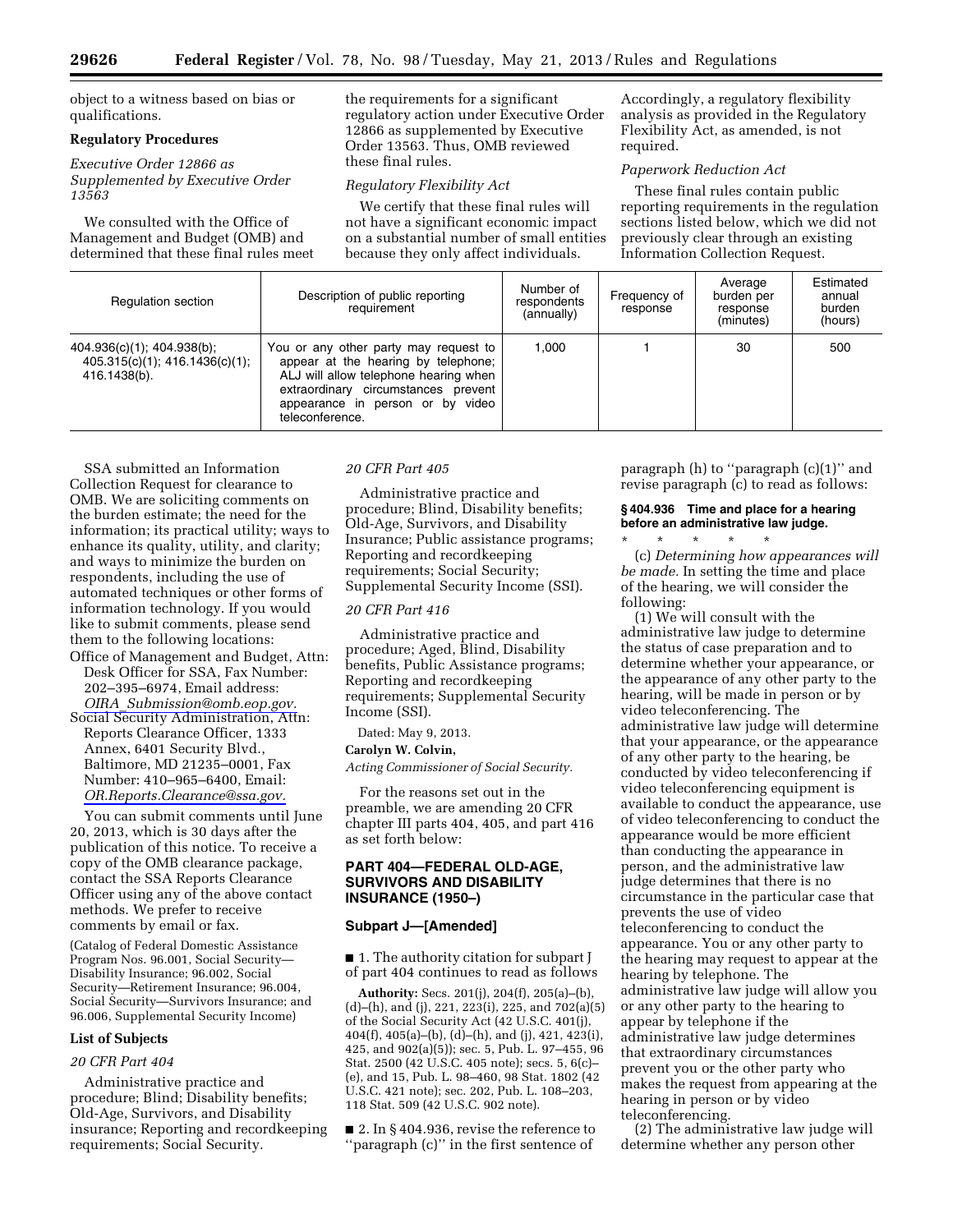than you or any other party to the hearing, including a medical expert or a vocational expert, will appear at the hearing in person, by video teleconferencing, or by telephone. If you or any other party to the hearing objects to any other person appearing by video teleconferencing or by telephone, the administrative law judge will decide, either in writing or at the hearing, whether to have that person appear in person, by video teleconferencing, or by telephone. The administrative law judge will direct a person, other than you or any other party to the hearing if we are notified as provided in paragraph (e) of this section that you or any other party to the hearing objects to appearing by video teleconferencing, to appear by video teleconferencing or telephone when the administrative law judge determines:

(i) Video teleconferencing or telephone equipment is available;

(ii) Use of video teleconferencing or telephone equipment would be more efficient than conducting an examination of a witness in person, and;

(iii) The ALJ determines there is no other reason why video teleconferencing or telephone should not be used.

\* \* \* \* \* ■ 3. In § 404.938, revise paragraph (b) to read as follows:

## **§ 404.938 Notice of a hearing before an administrative law judge.**

\* \* \* \* \*

(b) *Notice information.* The notice of hearing will contain a statement of the specific issues to be decided and tell you that you may designate a person to represent you during the proceedings. The notice will also contain an explanation of the procedures for requesting a change in the time or place of your hearing, a reminder that if you fail to appear at your scheduled hearing without good cause the administrative law judge may dismiss your hearing request, and other information about the scheduling and conduct of your hearing. You will also be told if your appearance or that of any other person is scheduled to be made in person, by video teleconferencing, or, for a person other than you or any other party to the hearing, by telephone. If we have scheduled you to appear at the hearing by video teleconferencing, the notice of hearing will tell you that the scheduled place for the hearing is a video teleconferencing site and explain what it means to appear at your hearing by video teleconferencing. The notice will also tell you how you may let us know if you do not want to appear by video teleconferencing and want, instead, to have your hearing at a time and place

where you may appear in person before the administrative law judge. The notice will also tell you that you may ask us if you want to appear by telephone, and that the administrative law judge will grant your request if he or she determines that extraordinary circumstances prevent you from appearing in person or by video teleconferencing.

■ 4. In §404.950, revise paragraphs (a) and (e) to read as follows:

\* \* \* \* \*

### **§ 404.950 Presenting evidence at a hearing before an administrative law judge**

(a) *The right to appear and present evidence.* Any party to a hearing has a right to appear before the administrative law judge, either in person, or, when the conditions in  $\S 404.936(c)(1)$  exist, by video teleconferencing or telephone, to present evidence and to state his or her position. A party may also make his or her appearance by means of a designated representative, who may make the appearance in person, or, when the conditions in  $\S 404.936(c)(1)$ exist, by video teleconferencing or telephone.

\* \* \* \* \*

(e) *Witnesses at a hearing.* Witnesses may appear at a hearing in person or, when the conditions in  $\S 404.936(c)(2)$ exist, by video teleconferencing or telephone. They will testify under oath or affirmation unless the administrative law judge finds an important reason to excuse them from taking an oath or affirmation. The administrative law judge may ask the witness any questions material to the issues and will allow the parties or their designated

representatives to do so. \* \* \* \* \*

# **PART 405—ADMINISTRATIVE REVIEW PROCESS FOR ADJUDICATING INITIAL DISABILITY CLAIMS**

■ 5. The authority citation for part 405 continues to read as follows:

**Authority:** Secs. 201(j), 205(a)–(b), (d)–(h), and (s), 221, 223(a)–(b), 702(a)(5), 1601, 1602, 1631, and 1633 of the Social Security Act (42 U.S.C. 401(j), 405(a)–(b), (d)–(h), and (s), 421, 423(a)–(b), 902(a)(5), 1381, 1381a, 1383, and 1383b).

■ 6. In § 405.315, revise paragraph (c) to read as follows:

# **§ 405.315 Time and place for a hearing before an administrative law judge.**

\* \* \* \* \*

(c) *Determining how appearances will be made.* In setting the time and place of the hearing, we will consider the following:

(1) The administrative law judge will determine whether your appearance will be made in person or by video teleconferencing. The administrative law judge will determine that your appearance be conducted by video teleconferencing if video teleconferencing equipment is available to conduct the appearance, use of video teleconferencing to conduct the appearance would be more efficient than conducting the appearance in person, and the administrative law judge determines that there is no circumstance in the particular case that prevents the use of video teleconferencing to conduct the appearance. If you object to appearing personally by video teleconferencing, we will re-schedule the hearing to a time and place at which you may appear in person before the administrative law judge. You may request to appear at the hearing by telephone. The administrative law judge will allow you to appear by telephone if the administrative law judge determines that extraordinary circumstances prevent you from appearing at the hearing in person or by video teleconferencing.

(2) The administrative law judge will determine whether any person other than you, including a medical expert or a vocational expert, will appear at the hearing in person, by video teleconferencing, or by telephone. If you object to any other person appearing by video teleconferencing or telephone, the administrative law judge will decide, either in writing or at the hearing, whether to have that person appear in person, by video teleconferencing, or by telephone. The administrative law judge will direct a person, other than you if you object to your appearing by video teleconferencing as provided in paragraph (c)(1) of this section, to appear by video teleconferencing or telephone when the administrative law judge determines:

(i) Video teleconferencing or telephone equipment is available,

(ii) Use of video teleconferencing or telephone equipment would be more efficient than conducting an examination of a witness in person, and

(iii) The administrative law judge determines that there is no other reason why video teleconferencing or telephone should not be used.